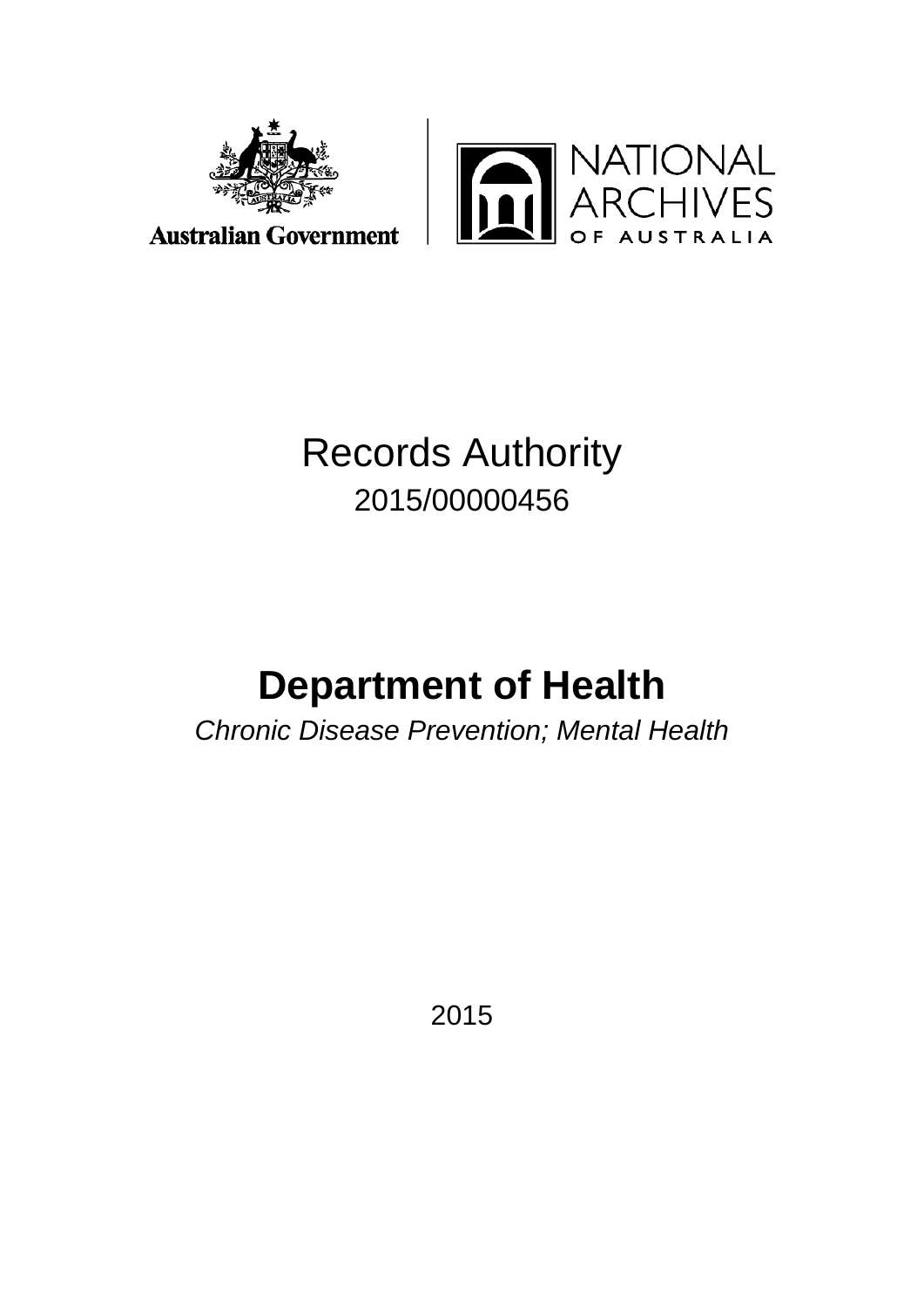# **CONTENTS**

|                                                         | -3 |
|---------------------------------------------------------|----|
|                                                         |    |
|                                                         | 5  |
| CHRONIC DISEASE PREVENTION NAMES AND RESERVED ASSESSED. | 6  |
|                                                         | 9  |

© Commonwealth of Australia 2015

This work is copyright. Apart from any use as permitted under the *Copyright Act 1968,* no part may be reproduced by any process without prior written permission from the National Archives of Australia. Requests and inquiries concerning reproduction and rights should be directed to the Publications Manager, National Archives of Australia, PO Box 7425, Canberra Business Centre ACT 2610, Australia.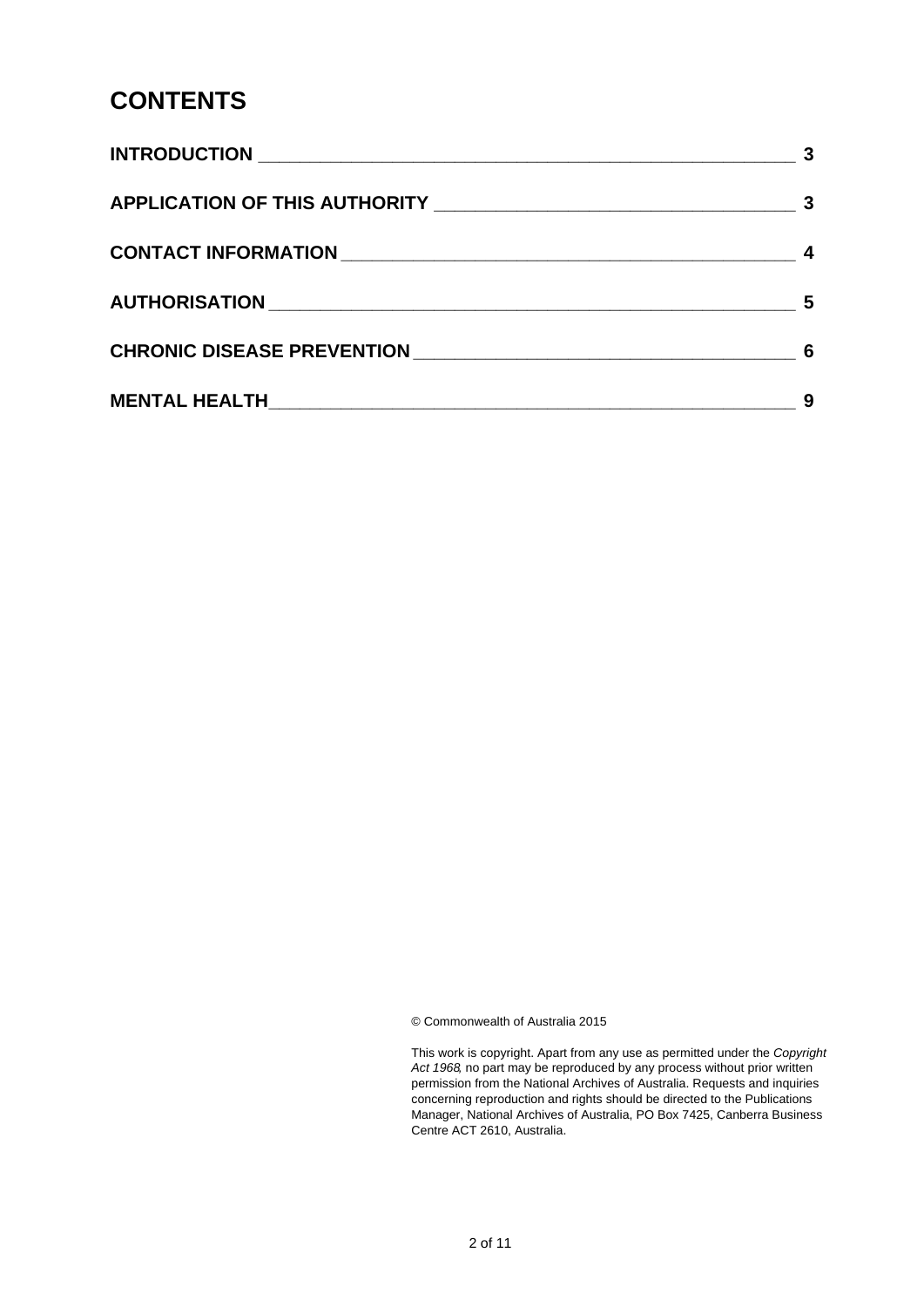### **INTRODUCTION**

The Department of Health and the National Archives of Australia have developed this Records Authority to set out the requirements for keeping or destroying records for the core business areas of Chronic Disease Prevention and Mental Health. It represents a significant commitment on behalf of the Department of Health to understand, create and manage the records of its activities.

This Authority is based on the identification and analysis of the business of the Department of Health. It takes into account the agency's legal and organisational records management requirements, and the interests of stakeholders, the agency and the National Archives of Australia.

The Authority sets out those records that need to be retained as national archives and specifies the minimum length of time that temporary records need to be kept. This Authority gives the Department of Health permission under the *Archives Act 1983*, for the destruction of the temporary records described after the minimum retention period has expired. Retention periods for these temporary records are based on: an assessment of business needs; broader organisational accountability requirements; and community expectations, and are approved by the National Archives of Australia on the basis of information provided by the agency.

As changes in circumstances may affect future records management requirements, the periodic review of this Authority is recommended. All amendments must be approved by the National Archives.

### **APPLICATION OF THIS AUTHORITY**

- 1. This Authority partially supersedes Records Authority RDA A1851/D.A.1 (1986). The superseded authority cannot be used after the issue of this Authority.
- 2. This Authority is to be used to determine how long records must be kept. Records are matched to the relevant core business and records class in the Authority.
	- Where the minimum retention period has expired and the records are not needed for agency business they should be destroyed as authorised in this Authority.
	- Records that have not reached the minimum retention period must be kept until they do.
	- Records that are identified as Retain as National Archives (RNA) are to be transferred to the National Archives of Australia for preservation.
- 3. This Authority should be used in conjunction with general records authorities such as:
	- AFDA Express which covers administrative business processes and records common to many Australian Government agencies;
	- General Records Authority 24 Records Relating to Data Matching Exercises; and
	- General Records Authority 31 for source (including original) records that have been copied, converted or migrated.
- 4. The Normal Administrative Practice (NAP) provision of the *Archives Act 1983* gives agencies permission to destroy certain records without formal authorisation. This usually occurs where records are duplicated, facilitative or for short-term use only. NAP does not replace arrangements agreed to in this Authority but can be used as a tool to assist in identifying records for destruction together with an agency's Records Authority or Authorities, and with AFDA and AFDA Express. The National Archives recommends that agencies develop and implement a Normal Administrative Practice policy. Advice and guidance on destroying records as a normal administrative practice and on how to develop an agency NAP policy is available from the National Archives' website at **[www.naa.gov.au](http://www.naa.gov.au/)**.
- 5. Records that are reasonably likely to be needed as evidence in a current or future judicial proceeding or are subject to a request for access under the *Archives Act 1983,* the *Freedom of Information Act 1982* or any other relevant Act must not be destroyed until the action has been completed.
- 6. Records subject to a disposal freeze must not be destroyed until the freeze has been lifted. Further information about disposal freezes and whether they affect the application of this Authority is available from the National Archives website at **[www.naa.gov.au](http://www.naa.gov.au/)**.
- 7. Where the method of recording information changes (for example from a manual system to an electronic system, or when information is migrated from one system to a new system) this Authority can still be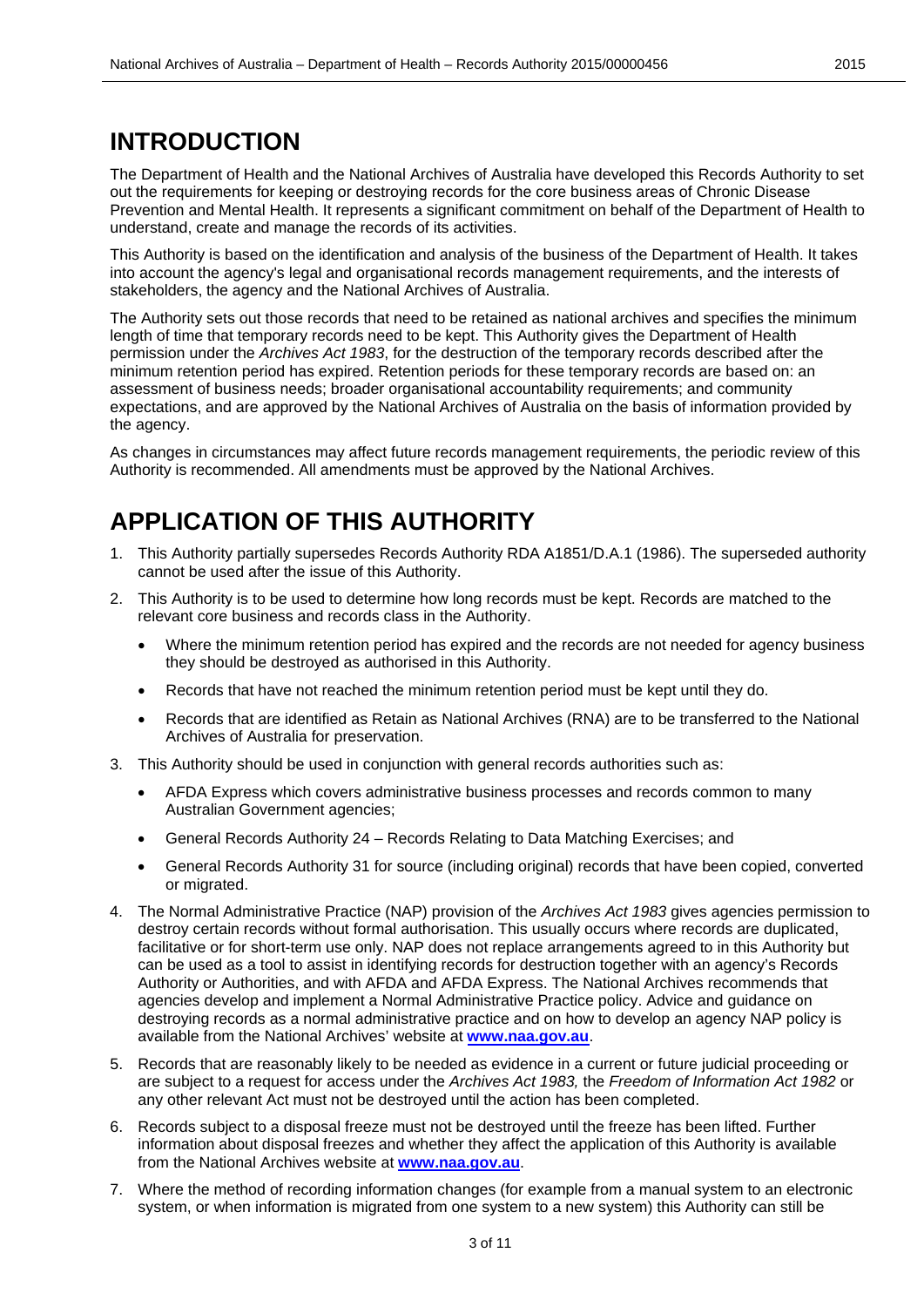applied, providing the records document the same core business. The information must be accessible for the period of time prescribed in this Authority. The agency will need to maintain continuing access to the information, including digital information, for the periods prescribed in this records authority or until the information is transferred into the custody of the National Archives.

- 8. In general, retention requirements indicate a minimum period for retention. The Department of Health may extend minimum retention periods if it considers that there is an administrative need to do so, without further reference to the National Archives. Where the Department of Health believes that its accountability will be substantially compromised because a retention period or periods are not adequate, it should contact the National Archives for review of the retention period.
- 9. Records coming within 'Retain as national archives' classes in this Authority have been determined to be part of the archival resources of the Commonwealth under Section 3C of the *Archives Act 1983*. The determination of Commonwealth records as archival resources of the Commonwealth obliges agencies to transfer the records to the National Archives when they cease to be current and, in any event, within 15 years of the records coming into existence, under Section 27 of the *Archives Act 1983*.
- 10. Records in the care of agencies should be appropriately stored, managed and preserved. Agencies need to meet this obligation to ensure that the records remain authentic and accessible over time. Under Section 31 of the *Archives Act 1983*, access arrangements are required for records that become available for public access including those records that remain in agency custody.
- 11. Appropriate arrangements should be made with the National Archives when records are to be transferred into custody. The National Archives accepts for transfer only those records designated as national archives.
- 12. Advice on how to use this Authority is available from the agency's records manager. If there are problems with the application of the Authority that cannot be resolved, please contact the National Archives.

# **CONTACT INFORMATION**

For assistance with this authority or for advice on other records management matters, please contact the National Archives' Agency Service Centre.

Queen Victoria Terrace Tel: (02) 6212 3610 Parkes ACT 2600 Fax: (02) 6212 3989 PO Box 7425 Email: **[recordkeeping@naa.gov.au](mailto:recordkeeping@naa.gov.au)** Canberra Business Centre ACT 2610 Website: **[www.naa.gov.au](http://www.naa.gov.au/)**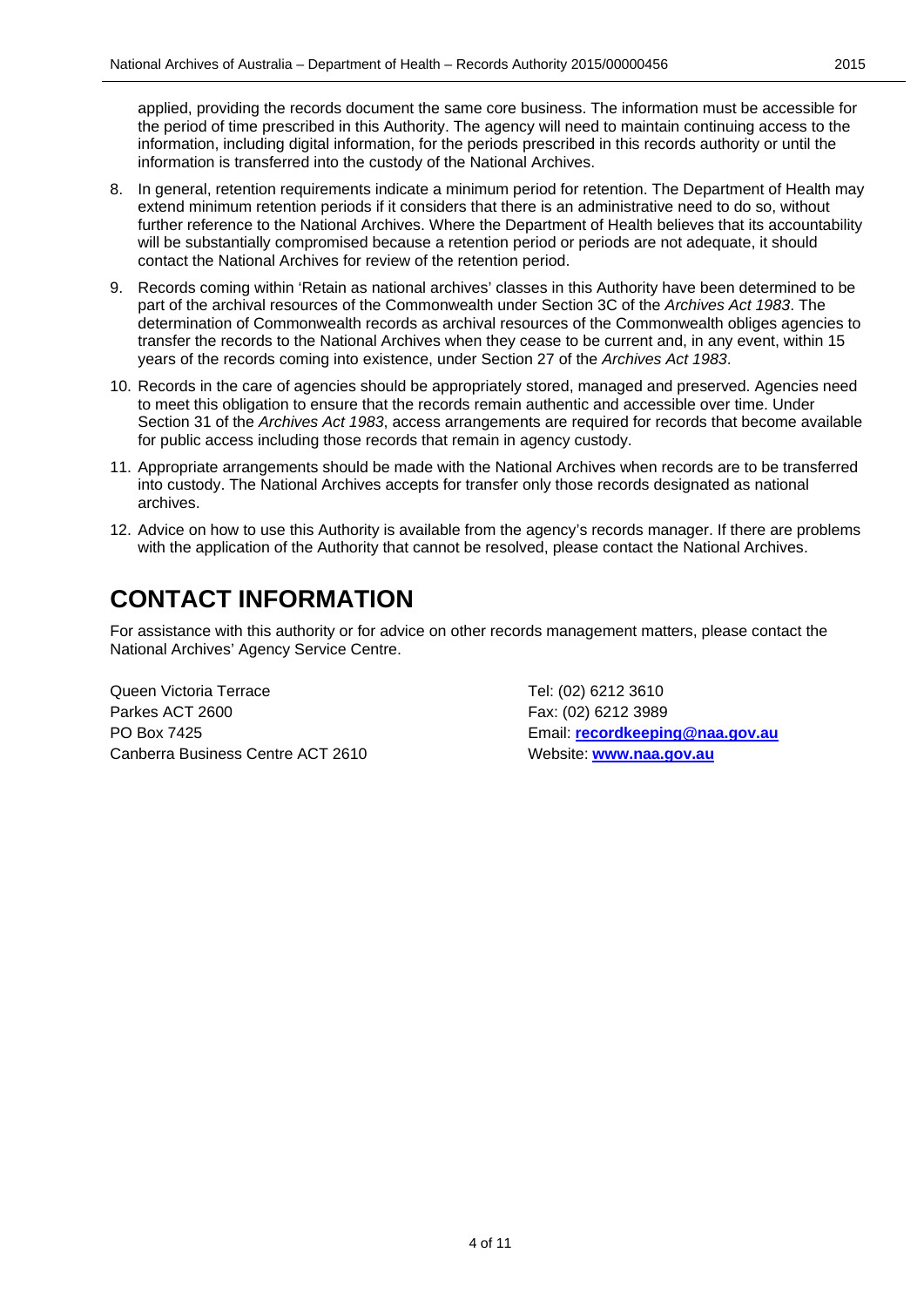## **AUTHORISATION**

#### **RECORDS AUTHORITY 2015/00000456**

**Person to whom notice of authorisation is given:**

Mr Martin Bowles PSM **Secretary** Department of Health GPO Box 9848 Canberra ACT 2601

| <b>Purpose:</b>     | Authorises arrangements for the disposal of records in accordance with<br>Section 24(2)(b) of the Archives Act 1983.                                                                            |
|---------------------|-------------------------------------------------------------------------------------------------------------------------------------------------------------------------------------------------|
|                     | Determines records classed as 'Retain as national archives' in this<br>Records Authority to be part of the archival resources of the<br>Commonwealth under Section 3C of the Archives Act 1983. |
|                     |                                                                                                                                                                                                 |
| <b>Application:</b> | All core business records relating to Chronic Disease Prevention; and<br>Mental Health.                                                                                                         |
|                     |                                                                                                                                                                                                 |

This authority gives permission for the destruction, retention or transfer to the National Archives of Australia of the records described. This authority will apply only with the consent of the agency currently responsible for the business documented in the records described.

#### **Authorised by**

Louise Doyle 20 March 2015 Director-General A/g National Archives of Australia

| Date of issue: |
|----------------|
|----------------|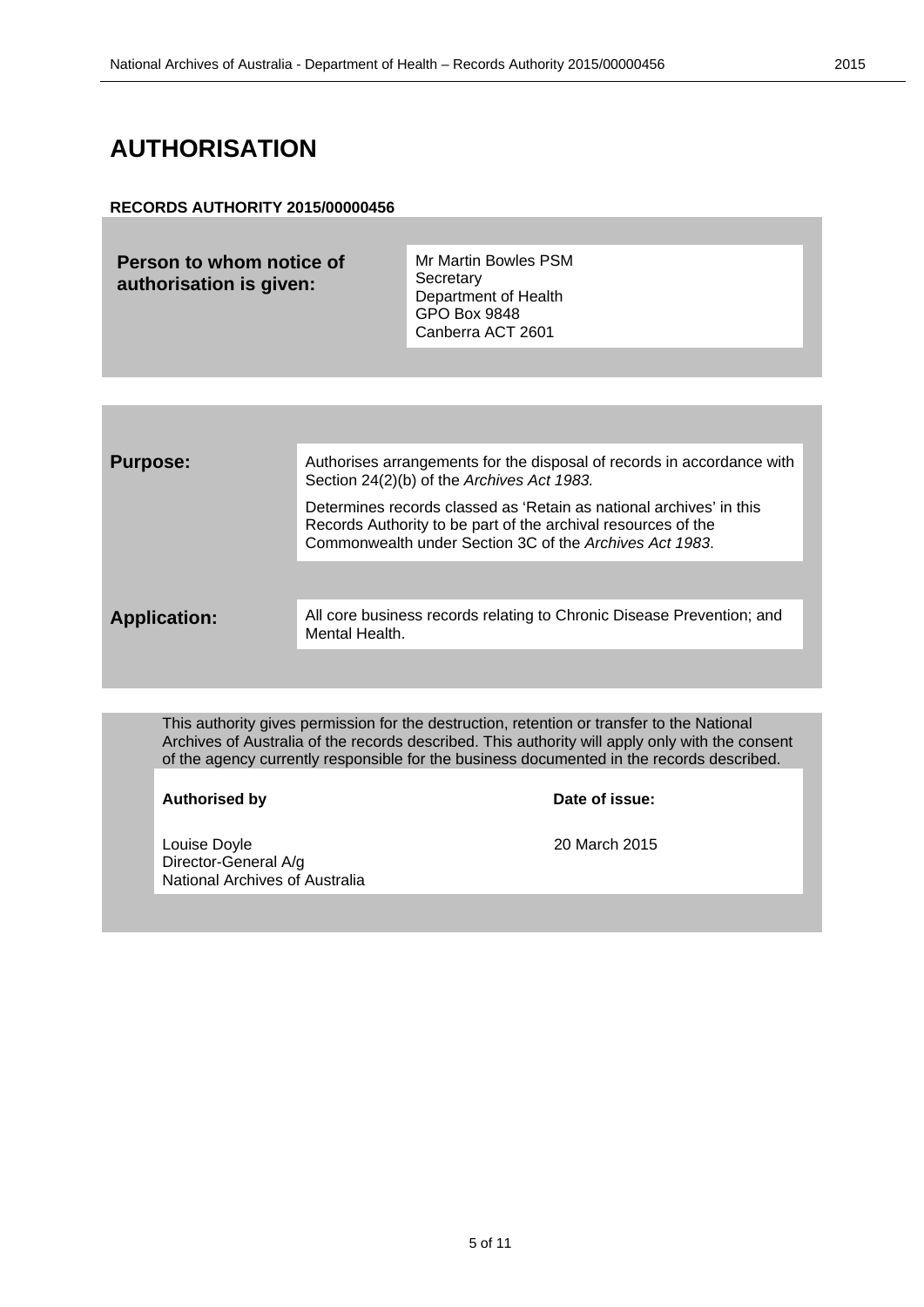# **CHRONIC DISEASE PREVENTION**

The core business of establishing and implementing policies, programs and services that aim to reduce the incidence of or prevent complications from chronic diseases such as arthritis, asthma, chronic kidney disease, cancer, diabetes, and cardiovascular disease in the Australian population.

The **core activities** include:

- developing, implementing and reviewing chronic disease prevention policies, strategies, plans, frameworks, standards, programs, campaigns and services;
- providing and receiving advice and other forms of information;
- managing and participating in internal and external committees and meetings;
- liaising, collaborating and consulting with stakeholders;
- providing funding to support chronic disease prevention health initiatives, programs, strategies and related activities;
- negotiating, establishing and implementing agreements and contracts;
- monitoring, surveillance and the collection of data about chronic diseases;
- conducting or funding research and analysis; and
- undertaking educational and marketing campaigns to promote initiatives, programs and services.

The performance of the core business is supported by **general activities** such as:

- developing, implementing and reviewing processes, systems and procedures;
- managing and responding to enquiries and complaints;
- developing reports and submissions;
- delegating powers and authorising actions;
- preparing and presenting speeches;
- arranging and attending conferences, seminars, discussion forums and workshops;
- identifying, assessing and managing risks; and
- planning, conducting and facilitating audits.

#### *Cross references to other areas of this records authority*

*For addressing broader social health issues in the community, including mental illness, use MENTAL HEALTH.*

#### *Cross references to AFDA Express Records Authority*

*For advice, briefs and submissions to the portfolio Minister, cabinet submissions and the agency's participation in formal inquiries, use GOVERNMENT RELATIONS.*

*For development of new legislation and amendments to existing legislation, use GOVERNMENT RELATIONS or STRATEGIC MANAGEMENT.*

*For the preparation of budget estimates, budget proposals, cost modelling and making financial transactions, use FINANCIAL MANAGEMENT.*

*For media releases, use COMMUNITY RELATIONS or GOVERNMENT RELATIONS.*

*For the procurement of goods and services, such as contractors or consultants, use PROCUREMENT.* 

*For developing and executing formal contracts under seal or deeds, use CONTRACTS UNDER SEAL/DEEDS.*

#### *Cross references to other records authorities*

*For protecting the Australian community against communicable disease threats through a range of surveillance systems and control measures, use HEALTH PROTECTION & MEDICAL EMERGENCIES.*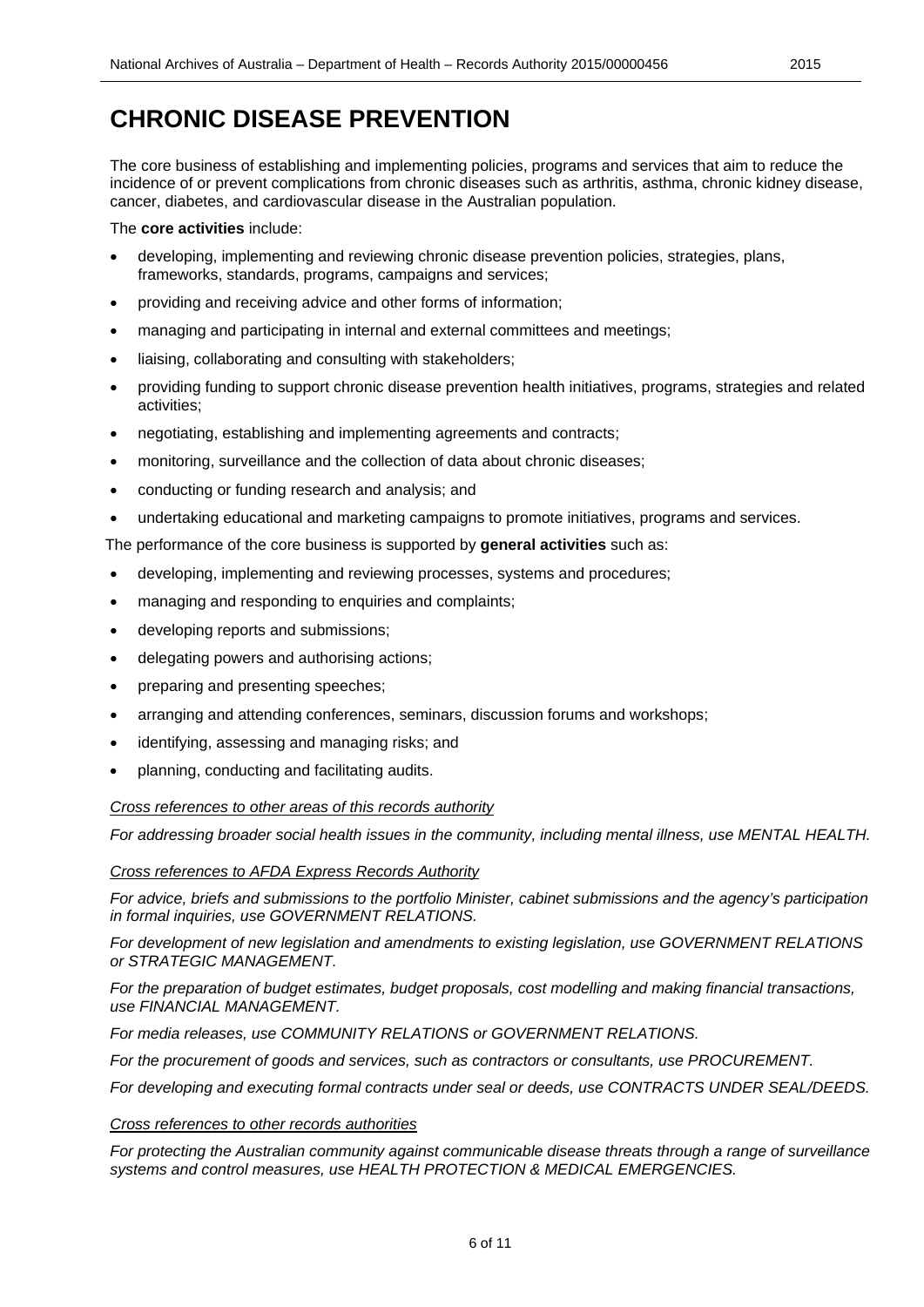### **CHRONIC DISEASE PREVENTION**

*For improving access to medical and health care services, including both primary (eg General Practitioners, clinics) and acute care (eg hospitals), use MEDICAL & HEALTH CARE ACCESS.*

*For promoting healthy environments and lifestyle behaviours (including healthy ageing), preventing disease through vaccinations, informing the community about lifestyle risk factors (including alcohol, tobacco and substance abuse), and ensuring the safety of food, use HEALTH PROMOTION & SAFETY.*

*For case files of people infected with Hepatitis C, use HEALTH PROTECTION & MEDICAL EMERGENCIES. For the management of grants, use GRANT MANAGEMENT.*

| Class no | <b>Description of records</b>                                                                                                                                                                                                                                                                                                                                                                             | <b>Disposal</b><br>action         |
|----------|-----------------------------------------------------------------------------------------------------------------------------------------------------------------------------------------------------------------------------------------------------------------------------------------------------------------------------------------------------------------------------------------------------------|-----------------------------------|
| 61731    | The following significant records documenting:                                                                                                                                                                                                                                                                                                                                                            | Retain as<br>national<br>archives |
|          | developing, implementing and reviewing national and high-level policies,<br>plans, frameworks, strategies and standards for the prevention of chronic<br>disease (eg National Chronic Disease Strategy). Includes final versions,<br>major drafts, briefs, reports, stakeholder consultation and supporting<br>research;                                                                                  |                                   |
|          | providing and receiving high-level advice. Includes final versions,<br>$\bullet$<br>stakeholder submissions, position papers, briefs and supporting research;                                                                                                                                                                                                                                             |                                   |
|          | high-level internal and external committees, working groups and other<br>$\bullet$<br>bodies relating to chronic disease prevention, where the agency provides<br>the secretariat, is the Australian Government's main representative, or<br>plays a prominent or central role. Includes establishment documentation,<br>agenda, final versions of minutes, reports, briefing notes and tabled<br>papers; |                                   |
|          | developing, implementing and reviewing national and high-level chronic<br>$\bullet$<br>disease prevention programs, projects and services (eg Asthma<br>Management Program). Includes projects undertaken as joint ventures.<br>Includes project outcomes, progress reports, project plans, briefs and<br>supporting research;                                                                            |                                   |
|          | surveillance and monitoring of chronic diseases affecting the Australian<br>$\bullet$<br>population, including through the collation of data. Includes statistical<br>reports, national clinical registers, and datasets and associated<br>information;                                                                                                                                                   |                                   |
|          | outcomes of major research and analysis supporting the core business,<br>$\bullet$<br>including historical research and research into chronic disease<br>prevalence, treatments and morbidity, and longitudinal studies. Includes<br>final research reports, research findings, statistical and trend analysis,<br>data models, and research datasets and associated information;                         |                                   |
|          | developing and implementing major educational and marketing<br>$\bullet$<br>campaigns promoting chronic disease prevention programs and services.<br>Includes national campaigns to raise public awareness. Includes final<br>versions of marketing and educational material, market research, and<br>feedback and public reaction;                                                                       |                                   |
|          | developing national and high-level reports relating to chronic disease<br>prevention. Includes final versions, major drafts, stakeholder consultations<br>and supporting research;                                                                                                                                                                                                                        |                                   |
|          | high-level liaison and consultation with major stakeholders in support of<br>the core business, including with State and Territory Governments and<br>agencies;                                                                                                                                                                                                                                           |                                   |
|          | national and high-level reviews, including sector-wide and major internal                                                                                                                                                                                                                                                                                                                                 |                                   |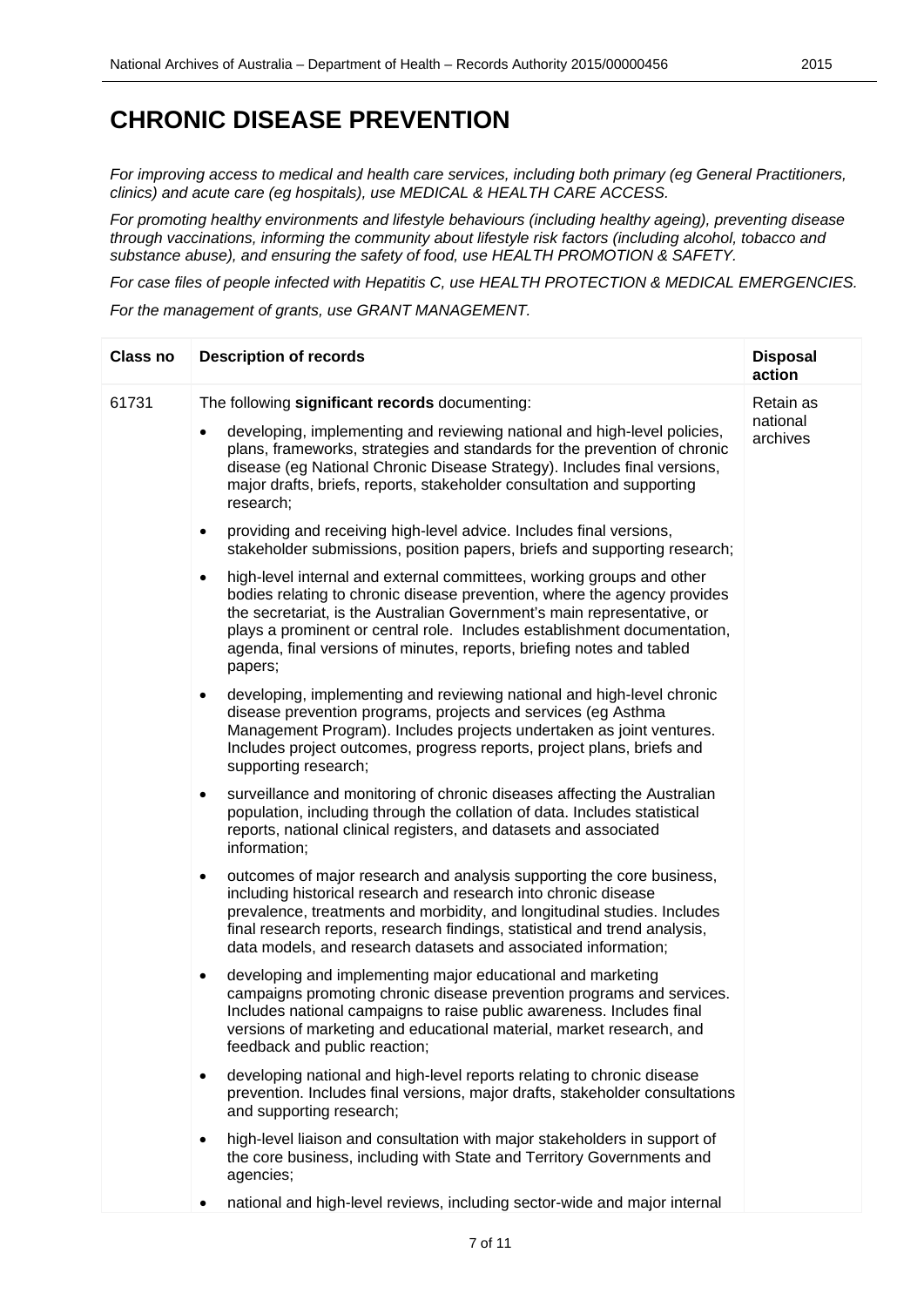# **CHRONIC DISEASE PREVENTION**

| <b>Class no</b> | <b>Description of records</b>                                                                                                                                                                                                                                                                                                                                                                                                                                                                                                                                     | <b>Disposal</b><br>action                        |
|-----------------|-------------------------------------------------------------------------------------------------------------------------------------------------------------------------------------------------------------------------------------------------------------------------------------------------------------------------------------------------------------------------------------------------------------------------------------------------------------------------------------------------------------------------------------------------------------------|--------------------------------------------------|
|                 | reviews or evaluations (eg Review of Cardiovascular Disease Programs).<br>Includes final review reports, major drafts and submissions;                                                                                                                                                                                                                                                                                                                                                                                                                            |                                                  |
|                 | formal submissions and significant input provided to international and<br>$\bullet$<br>national forums and bodies in relation to chronic disease prevention (eg<br>the United Nations summit on non-communicable diseases);                                                                                                                                                                                                                                                                                                                                       |                                                  |
|                 | final versions of significant agreements and contracts and supporting<br>$\bullet$<br>documents, that: relate to substantial funding arrangements with States<br>and Territories and other organisations, including Australian Government<br>agencies; are controversial or ground-breaking in nature; or, substantially<br>contribute towards chronic disease prevention (eg Health Communities<br>Initiative agreements). Includes high-level inter-governmental and<br>international agreements, joint venture agreements and Memorandums of<br>Understanding; |                                                  |
|                 | final versions of unpublished proceedings, reports and papers from<br>$\bullet$<br>chronic disease prevention related conferences, seminars and workshops<br>hosted by the agency;                                                                                                                                                                                                                                                                                                                                                                                |                                                  |
|                 | master versions of agency publications produced to support the core<br>$\bullet$<br>business. Includes newsletters and information sheets; and                                                                                                                                                                                                                                                                                                                                                                                                                    |                                                  |
|                 | final versions of speeches presented by the portfolio Minister, the agency<br>$\bullet$<br>head or senior agency staff in support of the core business.                                                                                                                                                                                                                                                                                                                                                                                                           |                                                  |
| 61732           | Final versions of low-level policies, plans and strategies developed to support<br>the core business of chronic disease prevention, other than those covered in<br>class 61731.                                                                                                                                                                                                                                                                                                                                                                                   | Destroy 15<br>years after<br>action<br>completed |
| 61733           | Records documenting:<br>routine operational administrative tasks supporting the core business; and<br>$\bullet$<br>chronic disease prevention activities, other than those covered in classes<br>61731 and 61732.                                                                                                                                                                                                                                                                                                                                                 | Destroy 10<br>years after<br>action<br>completed |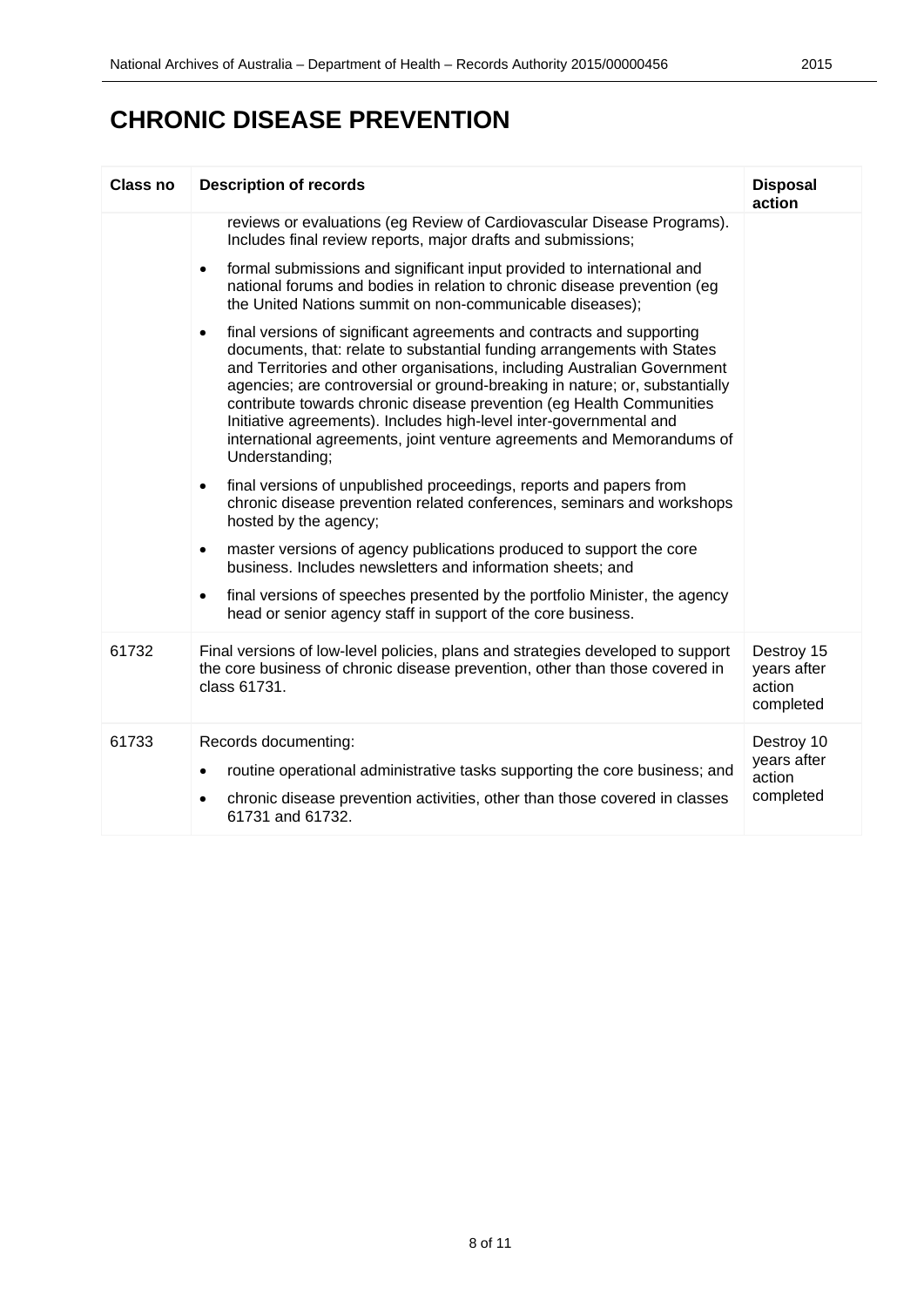### **MENTAL HEALTH**

The core business of establishing and implementing policies, programs and services that aim to improve the social health and emotional wellbeing of Australians.

The **core activities** include:

- developing, implementing and reviewing mental health policies, strategies, plans, frameworks, standards, programs and services;
- providing and receiving advice and other forms of information;
- providing funding to support mental health initiatives, programs, strategies and related activities;
- negotiating, establishing and implementing agreements and contracts;
- managing and participating in internal and external committees and meetings;
- developing or contributing to reports on mental health matters;
- undertaking mental health research and analysis;
- managing appeals and reviews of decisions; and
- undertaking educational and marketing campaigns to promote mental health initiatives, programs and services.

The performance of the core business is supported by **general activities** such as:

- developing, implementing and reviewing internal processes, systems and procedures;
- liaising and consulting with internal and external stakeholders;
- managing and responding to enquiries and complaints;
- delegating powers and authorising actions;
- preparing and presenting speeches;
- arranging and attending conferences, seminars, discussion forums and workshops;
- planning, conducting and facilitating audits; and
- identifying, assessing and managing risks.

#### *Cross references to other areas of this records authority*

*For reducing the incidence of or preventing chronic diseases such as arthritis, asthma, cancer, diabetes, and cardiovascular disease, use CHRONIC DISEASE PREVENTION.*

#### *Cross references to AFDA Express Records Authority*

*For advice, briefs and submissions to the portfolio Minister, cabinet submissions and the agency's participation in formal inquiries, use GOVERNMENT RELATIONS.*

*For development of new legislation and amendments to existing legislation, use GOVERNMENT RELATIONS or STRATEGIC MANAGEMENT.*

*For the preparation of budget estimates, budget proposals, cost modelling and making financial transactions, use FINANCIAL MANAGEMENT.*

*For media releases, use COMMUNITY RELATIONS or GOVERNMENT RELATIONS.*

*For the procurement of goods and services, including contractors and consultants, use PROCUREMENT.*

*For developing and executing formal contracts under seal or deeds, use CONTRACTS UNDER SEAL/DEEDS.*

#### *Cross references to other records authorities*

*For policies, strategies, programs and services designed to support the health of Aboriginal and Torres Strait Islander people, use ABORIGINAL & TORRES STRAIT ISLANDER HEALTH.*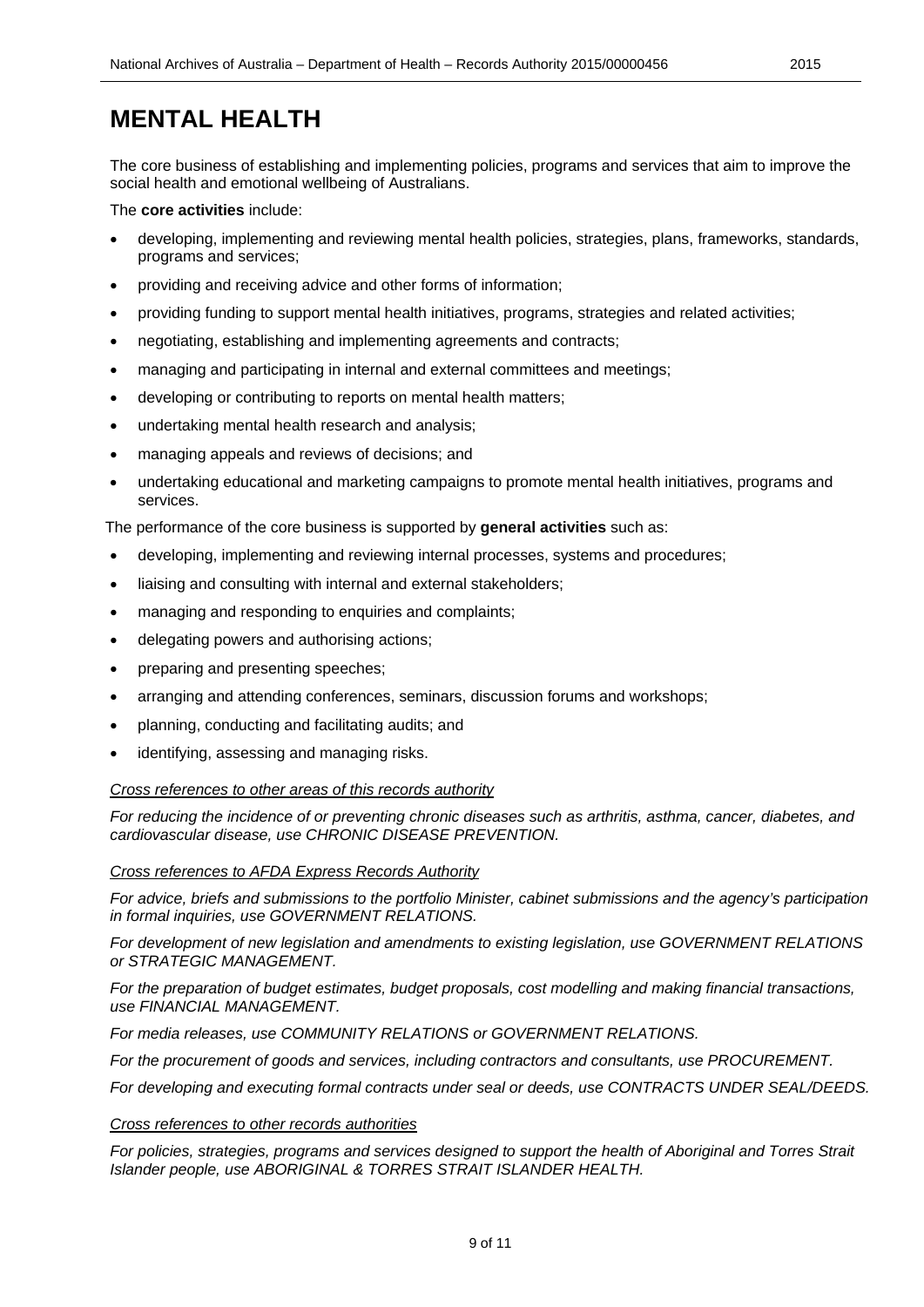### **MENTAL HEALTH**

*For promoting healthy environments and lifestyle behaviours (including healthy ageing), preventing disease through vaccinations, informing the community about lifestyle risk factors (including alcohol, tobacco and substance abuse), and ensuring the safety of food, use HEALTH PROMOTION & SAFETY.*

*For improving access to medical and health care services in the community generally, use MEDICAL & HEALTH CARE ACCESS.*

*For high-level advisory committees that support mental health, such as the Australian Suicide Prevention Advisory Council, use ADVISORY BODIES.*

*For the management of grants, use GRANT MANAGEMENT.*

| <b>Class no</b> | <b>Description of records</b>                                                                                                                                                                                                                                                                                                                                                                                                                                                                                                               | <b>Disposal</b><br>action         |
|-----------------|---------------------------------------------------------------------------------------------------------------------------------------------------------------------------------------------------------------------------------------------------------------------------------------------------------------------------------------------------------------------------------------------------------------------------------------------------------------------------------------------------------------------------------------------|-----------------------------------|
| 61727           | The following significant records documenting:<br>developing, implementing and reviewing national and high-level policies,<br>strategies, plans, frameworks and standards (eg National Mental Health<br>Plan). Includes final versions, policy proposals, supporting research,                                                                                                                                                                                                                                                              | Retain as<br>national<br>archives |
|                 | policy costings, briefs, major drafts, minutes and related correspondence;<br>providing and receiving high-level advice. Includes final version of formal<br>$\bullet$<br>advice, position papers, briefs, opinions, reports and stakeholder<br>submissions;                                                                                                                                                                                                                                                                                |                                   |
|                 | high-level internal and external committees, working groups and other<br>$\bullet$<br>bodies relating to mental health, where the agency provides the<br>secretariat, is the Australian Government's main representative, or plays<br>a prominent or central role. Includes establishment documentation,<br>agenda, final versions of minutes, reports, briefing notes and tabled<br>papers;                                                                                                                                                |                                   |
|                 | developing, implementing and reviewing national and high-level mental<br>$\bullet$<br>health programs and services, including those developed in response to<br>Council of Australian Government recommendations (eg National<br>Perinatal Depression Initiative, Life Communications). Includes projects<br>undertaken as joint ventures. Includes regulatory impact statements, legal<br>advice, plans, reports, statistics, supporting research, specifications,<br>minutes, briefs, transcripts, program guidelines and correspondence; |                                   |
|                 | final versions of significant agreements and contracts and supporting<br>$\bullet$<br>documents, that: relate to substantial funding arrangements with States<br>and Territories and other organisations, including Australian Government<br>agencies; are controversial or ground-breaking in nature; or, substantially<br>impact upon the provision of mental health services in Australia. Includes<br>joint venture agreements, Memorandums of Understanding and deeds of<br>standing offer;                                            |                                   |
|                 | developing national and high-level reports relating to the core business<br>$\bullet$<br>(eg environmental scanning reports). Includes final versions, major drafts,<br>stakeholder consultations, and supporting research;                                                                                                                                                                                                                                                                                                                 |                                   |
|                 | appeals or reviews of decisions made by the Minister's delegates that: are<br>$\bullet$<br>precedent setting, controversial or of public interest; or, result in major<br>changes to agency policy or programs. Includes appeals to higher<br>authorities such as the Administrative Appeals Tribunal;                                                                                                                                                                                                                                      |                                   |
|                 | outcomes of major research and longitudinal studies into mental health in<br>٠<br>the community, including national research projects. Includes final<br>research reports, statistical data, planning documents, briefs and<br>research datasets and associated information;                                                                                                                                                                                                                                                                |                                   |